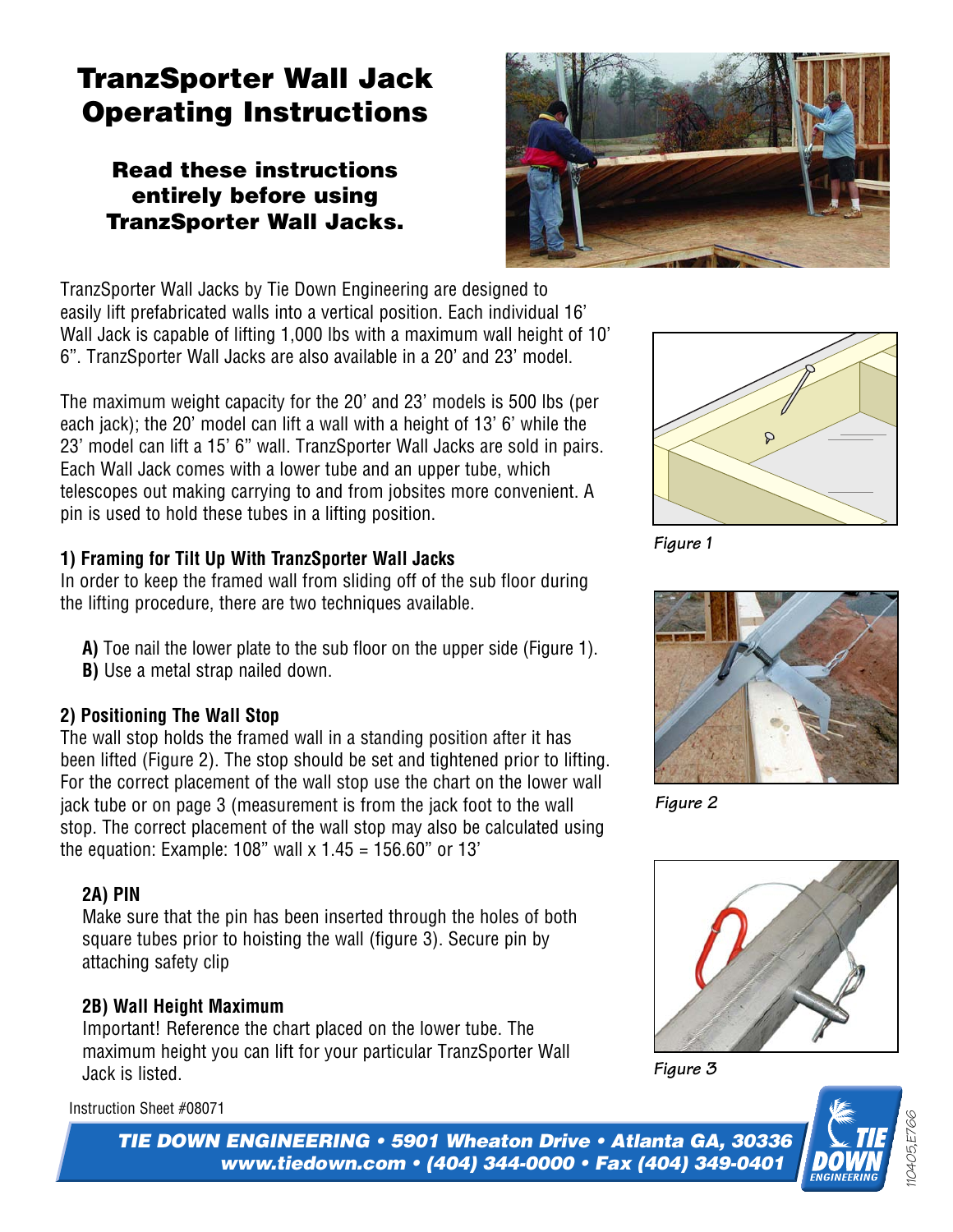# **2C) Cable Care**

The cable installed is  $5/32$ ",  $7 \times 19$  grade aircraft cable; the breaking strength is 2,800 lbs with a safe working load limit or 560 lbs. Inspect cable before, during and after use to insure that there are no kinks or broken strands. Cable should be replaced if damage or broken strands appear. Keep cable clear of wall stop and any other obstruction that may cause cable damage.

#### **3) Securing the Lifting Wall Bracket**

Before positioning the Wall Jacks, use a pry bar to raise the top plate of the wall. Place the Lifting Wall Bracket under the top plate and use four heavy nails to secure it (figure 4). Wall Jack Lifting Brackets should be located close to the Wall Jack

# **4) Positioning the Jacks and Fastening for Lifting**

The number of Wall Jacks required varies depending on the weight and length of the wall. A pair of jacks can lift a wall up to 70'. If the wall is longer or the weight exceeds the capacity of the jacks, another Wall Jack may be required. Wall Jacks should be spaced so that a little more than 50% of the wall is between the Wall Jacks.

After the above Lifting Wall Bracket has been nailed to the top plate, position the Wall Jack closely to the Wall Lifting Bracket (figure 6). Nail the Wall Jack Foot to the sub floor using 4 nails as shown in figure 5. A double head nail may be used for easy removal.

Lifting should be done evenly, both operators should lift with uniform timing; this will allow for an efficient and smooth wall lift. The Jacks should rest on the top plate as the wall is being lifted.

#### *\*Do not allow anyone under the wall or on the backside of wall during the lifting process.*

# **4A) Vertical Position**

As the wall is raised to the 90-degree position, allow one jack to go to 90 degree angle before the other jack. Use caution when raising the wall, do not winch the jacks beyond the 90 degree angle (figure 7).

# **4B) Securing the Wall**

After the wall is in a vertical position, secure it using TranzSporter's adjustable wall braces or suitable secure bracing.



*Figure 4*



*Figure 5*



*Figure 6*